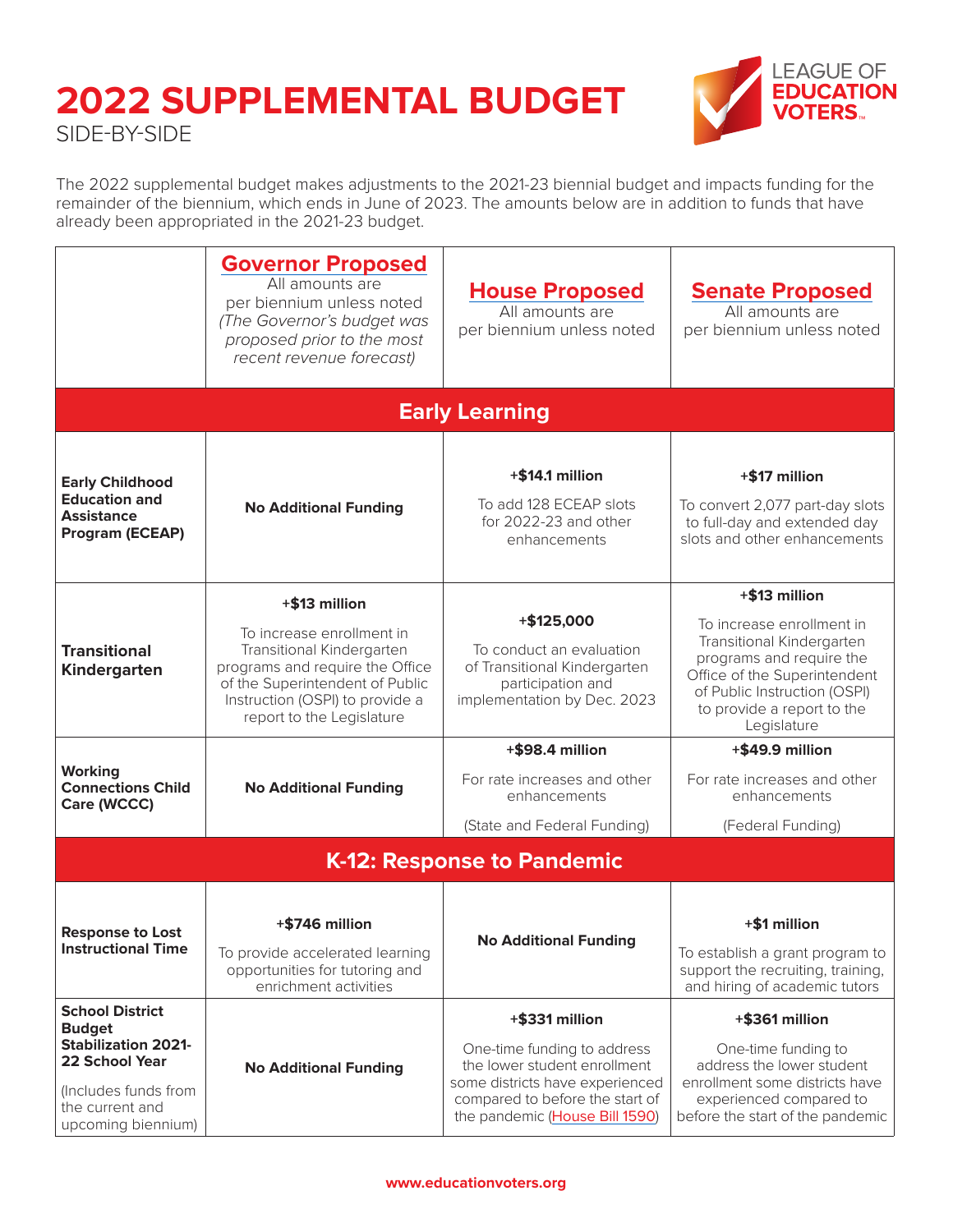

|                                                                                                                                       | <b>Governor Proposed</b><br>All amounts are<br>per biennium unless noted<br>(The Governor's budget was<br>proposed prior to the most<br>recent revenue forecast) | <b>House Proposed</b><br>All amounts are<br>per biennium unless noted                                                                                                                                                                                                                                                                   | <b>Senate Proposed</b><br>All amounts are<br>per biennium unless noted                                                                                                                                                          |
|---------------------------------------------------------------------------------------------------------------------------------------|------------------------------------------------------------------------------------------------------------------------------------------------------------------|-----------------------------------------------------------------------------------------------------------------------------------------------------------------------------------------------------------------------------------------------------------------------------------------------------------------------------------------|---------------------------------------------------------------------------------------------------------------------------------------------------------------------------------------------------------------------------------|
|                                                                                                                                       |                                                                                                                                                                  | K-12: Response to Pandemic (continued)                                                                                                                                                                                                                                                                                                  |                                                                                                                                                                                                                                 |
| <b>Learning</b><br><b>Assistance</b><br>Program (LAP)<br>A program to<br>support students<br>who need additional<br>academic supports | <b>No Additional Funding</b>                                                                                                                                     | <b>No Additional Funding</b>                                                                                                                                                                                                                                                                                                            | +\$27 million<br>One-time change to allow<br>districts to use 2019-20<br>enrollment data to direct LAP<br>funding allocations                                                                                                   |
|                                                                                                                                       |                                                                                                                                                                  | <b>K-12: Student Supports</b>                                                                                                                                                                                                                                                                                                           |                                                                                                                                                                                                                                 |
| <b>Language Access</b>                                                                                                                | <b>No Additional Funding</b>                                                                                                                                     | +\$409,000<br>For OSPI to implement a<br>language access technical<br>assistance program and directs<br>the Washington State School<br><b>Directors Association (WSSDA)</b><br>to develop a model policy<br>for implementing a language<br>access program for culturally<br>responsive, systemic family<br>engagement (House Bill 1153) | <b>No Additional Funding</b>                                                                                                                                                                                                    |
|                                                                                                                                       | +\$184 million                                                                                                                                                   | +\$108 million                                                                                                                                                                                                                                                                                                                          | +\$172 million                                                                                                                                                                                                                  |
| <b>Student Mental</b><br><b>Health</b>                                                                                                | To increase funding for staffing<br>that support the physical, social,<br>and emotional health of students<br>(Ex., counselors, nurses, social<br>workers)       | To increase funding for staffing<br>that support the physical, social,<br>and emotional health of students<br>(Ex., counselors, nurses, social<br>workers in House Bill 1664)                                                                                                                                                           | To increase funding for staffing<br>that support the physical,<br>social, and emotional health<br>of students (Ex., counselors,<br>nurses, social workers)                                                                      |
|                                                                                                                                       |                                                                                                                                                                  | +\$150,000                                                                                                                                                                                                                                                                                                                              | +\$200,000                                                                                                                                                                                                                      |
| <b>Trauma-Informed</b><br><b>Support Workgroup</b>                                                                                    | <b>No Additional Funding</b>                                                                                                                                     | For OSPI to convene a<br>workgroup to identify crisis<br>response protocols, training, and<br>curricula to address challenging<br>student behaviors and reduce<br>the use of classroom removals,<br>restraint, and isolation                                                                                                            | For OSPI to convene a<br>workgroup to identify crisis<br>response protocols, training,<br>and curricula to address<br>challenging student behaviors<br>and reduce the use of<br>classroom removals, restraint,<br>and isolation |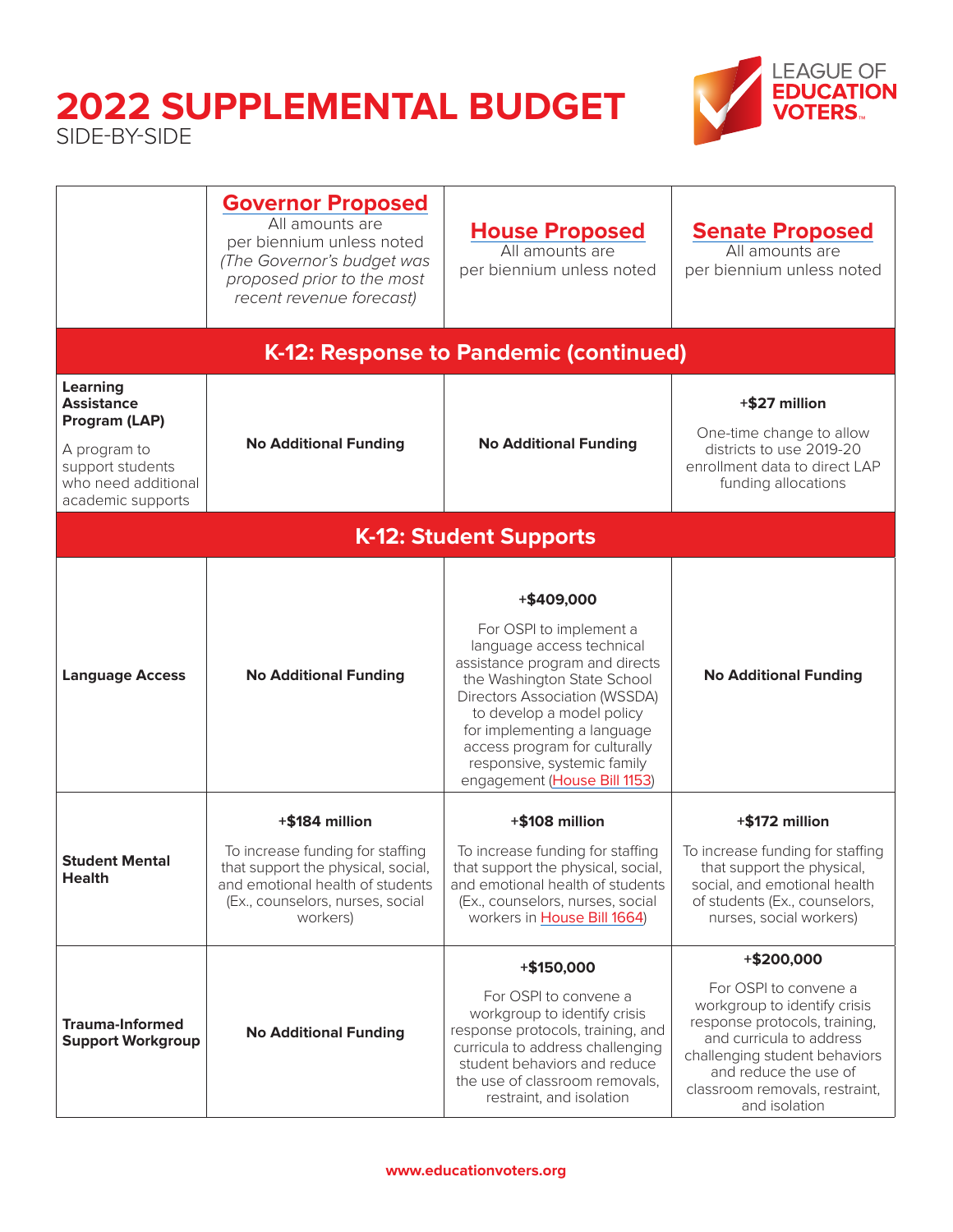

|                                                                                                                                                                                         | <b>Governor Proposed</b><br>All amounts are<br>per biennium unless noted<br>(The Governor's budget was<br>proposed prior to the most<br>recent revenue forecast)                    | <b>House Proposed</b><br>All amounts are<br>per biennium unless noted                                                                                                                                                                                    | <b>Senate Proposed</b><br>All amounts are<br>per biennium unless noted                              |
|-----------------------------------------------------------------------------------------------------------------------------------------------------------------------------------------|-------------------------------------------------------------------------------------------------------------------------------------------------------------------------------------|----------------------------------------------------------------------------------------------------------------------------------------------------------------------------------------------------------------------------------------------------------|-----------------------------------------------------------------------------------------------------|
|                                                                                                                                                                                         |                                                                                                                                                                                     | K-12: Student Supports (continued)                                                                                                                                                                                                                       |                                                                                                     |
| <b>School Lunches</b>                                                                                                                                                                   | +\$7 million<br>To support schools in providing<br>school lunches to students                                                                                                       | +\$43.6 million<br>To support schools in providing<br>school lunches to students<br>and increase eligibility for the<br><b>Community Eligibility Provision</b><br>to increase access to school<br>meals (House Bill 1878)<br>(State and Federal Funding) | +\$22 million<br>To support schools in providing<br>school lunches to students<br>(Federal Funding) |
| <b>Beginning</b><br><b>Educator Support</b><br><b>Team (BEST)</b><br>Program<br>Provides mentoring<br>support to<br>beginning educators                                                 | +\$4.5 million<br>To expand the BEST program to<br>serve more beginning teachers                                                                                                    | +\$4.5 million<br>To expand the BEST program to<br>serve more beginning teachers                                                                                                                                                                         | <b>No Additional Funding</b>                                                                        |
| <b>Student Teacher</b><br><b>Residency Program</b><br><b>Funding</b>                                                                                                                    | +\$10.5 million<br>To create a grant program that<br>enables districts to compensate<br>college students who are<br>seeking their teaching degree to<br>work as teaching assistants | <b>No Additional Funding</b>                                                                                                                                                                                                                             | <b>No Additional Funding</b>                                                                        |
| <b>Governor's Office</b><br>of the Education<br>Ombuds (OEO)<br>Provides support<br>to families in<br>addressing their<br>concerns or barriers<br>within the public<br>education system | +\$557,000<br>To increase the capacity of OEO<br>to support more families                                                                                                           | +\$557,000<br>To increase the capacity of<br>OEO to support more families                                                                                                                                                                                | +\$557,000<br>To increase the capacity of<br>OEO to support more families                           |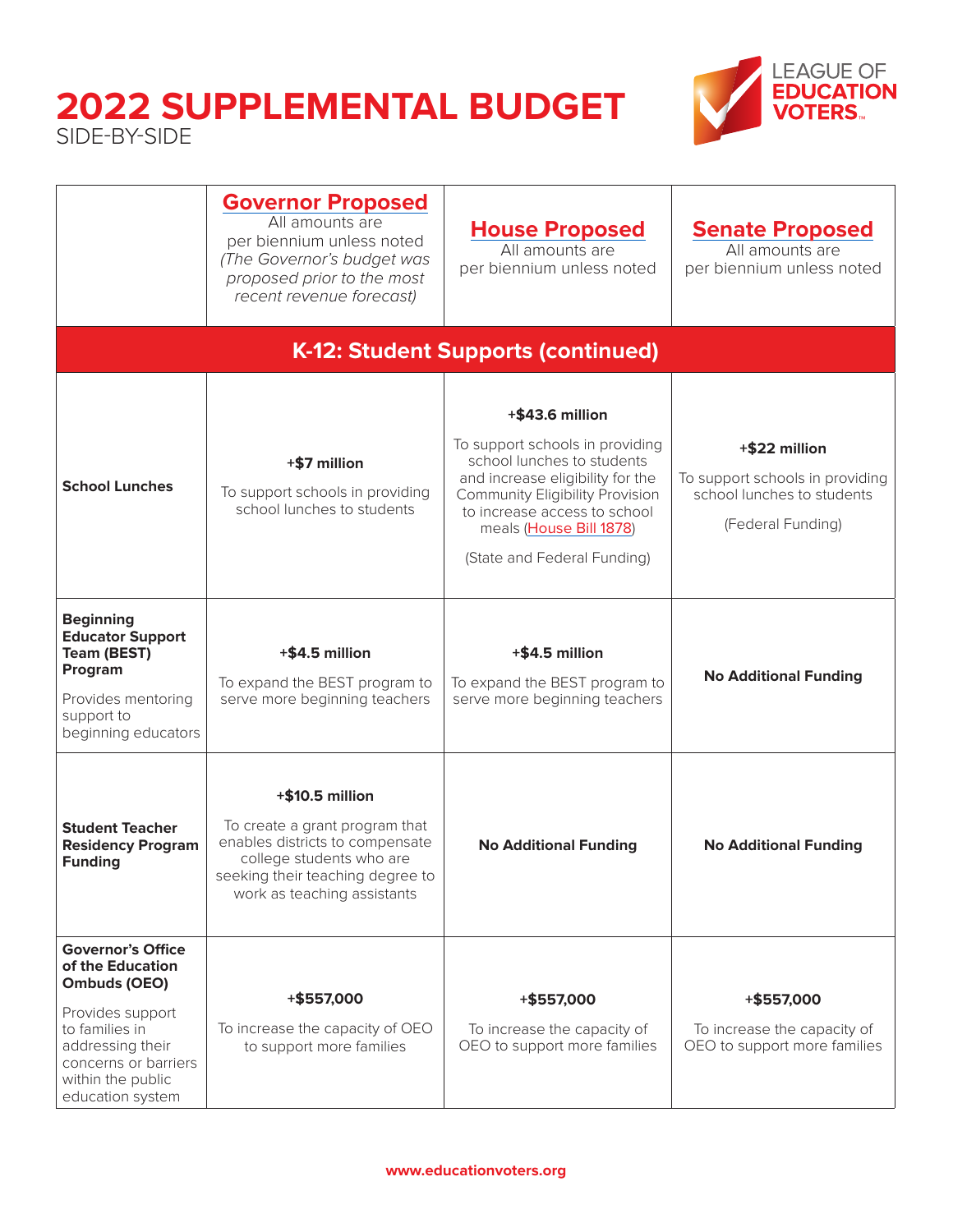

|                                            | <b>Governor Proposed</b><br>All amounts are<br>per biennium unless noted<br>(The Governor's budget was<br>proposed prior to the most<br>recent revenue forecast)         | <b>House Proposed</b><br>All amounts are<br>per biennium unless noted                                                                                                                                                                                                                                                                  | <b>Senate Proposed</b><br>All amounts are<br>per biennium unless noted                                                                                                                                                                                                                          |
|--------------------------------------------|--------------------------------------------------------------------------------------------------------------------------------------------------------------------------|----------------------------------------------------------------------------------------------------------------------------------------------------------------------------------------------------------------------------------------------------------------------------------------------------------------------------------------|-------------------------------------------------------------------------------------------------------------------------------------------------------------------------------------------------------------------------------------------------------------------------------------------------|
|                                            |                                                                                                                                                                          | <b>K-12: Special Education</b>                                                                                                                                                                                                                                                                                                         |                                                                                                                                                                                                                                                                                                 |
| <b>Special Education</b><br><b>Funding</b> | +\$13 million<br>To support the special education<br>Safety Net program                                                                                                  | +\$13 million<br>To support the special<br>education Safety Net program                                                                                                                                                                                                                                                                | +\$13 million<br>To support the special<br>education Safety Net program                                                                                                                                                                                                                         |
| <b>Transportation</b><br><b>Funding</b>    | <b>No Additional Funding</b>                                                                                                                                             | +\$63,000<br>To support the implementation<br>of House Bill 1808 to better<br>track and pay for the costs of<br>transporting certain students<br>starting in 2023-24 (students<br>experiencing homelessness,<br>foster youth, and students who<br>need transportation as part of<br>their Individualized Educational<br>Program [IEP]) | +\$63,000<br>To support the implementation<br>of Senate Bill 5581 to better<br>track and pay for the costs of<br>transporting certain students<br>starting in 2023-24 (students<br>experiencing homelessness,<br>foster youth, and students who<br>need transportation as part of<br>their IEP) |
|                                            |                                                                                                                                                                          | K-12: Other Program Areas                                                                                                                                                                                                                                                                                                              |                                                                                                                                                                                                                                                                                                 |
| <b>School Climate</b><br><b>Survey</b>     | +\$363,000<br>For the State Board of Education<br>to work with OSPI and districts<br>to design a school climate<br>survey and hire a community<br>engagement coordinator | +\$363,000<br>For the State Board of<br>Education to work with OSPI<br>and districts to design a<br>school climate survey and hire<br>a community engagement<br>coordinator                                                                                                                                                            | +\$363,000<br>For the State Board of<br>Education to work with OSPI<br>and districts to design a<br>school climate survey and hire<br>a community engagement<br>coordinator                                                                                                                     |
| <b>Outdoor Education</b>                   | +\$52 million<br>To expand access to outdoor<br>education opportunities for 5th<br>and 6th graders                                                                       | +\$20 million<br>To expand access to outdoor<br>education opportunities for 5th<br>and 6th graders                                                                                                                                                                                                                                     | +\$10 million<br>To expand access to outdoor<br>education opportunities for 5th<br>and 6th graders                                                                                                                                                                                              |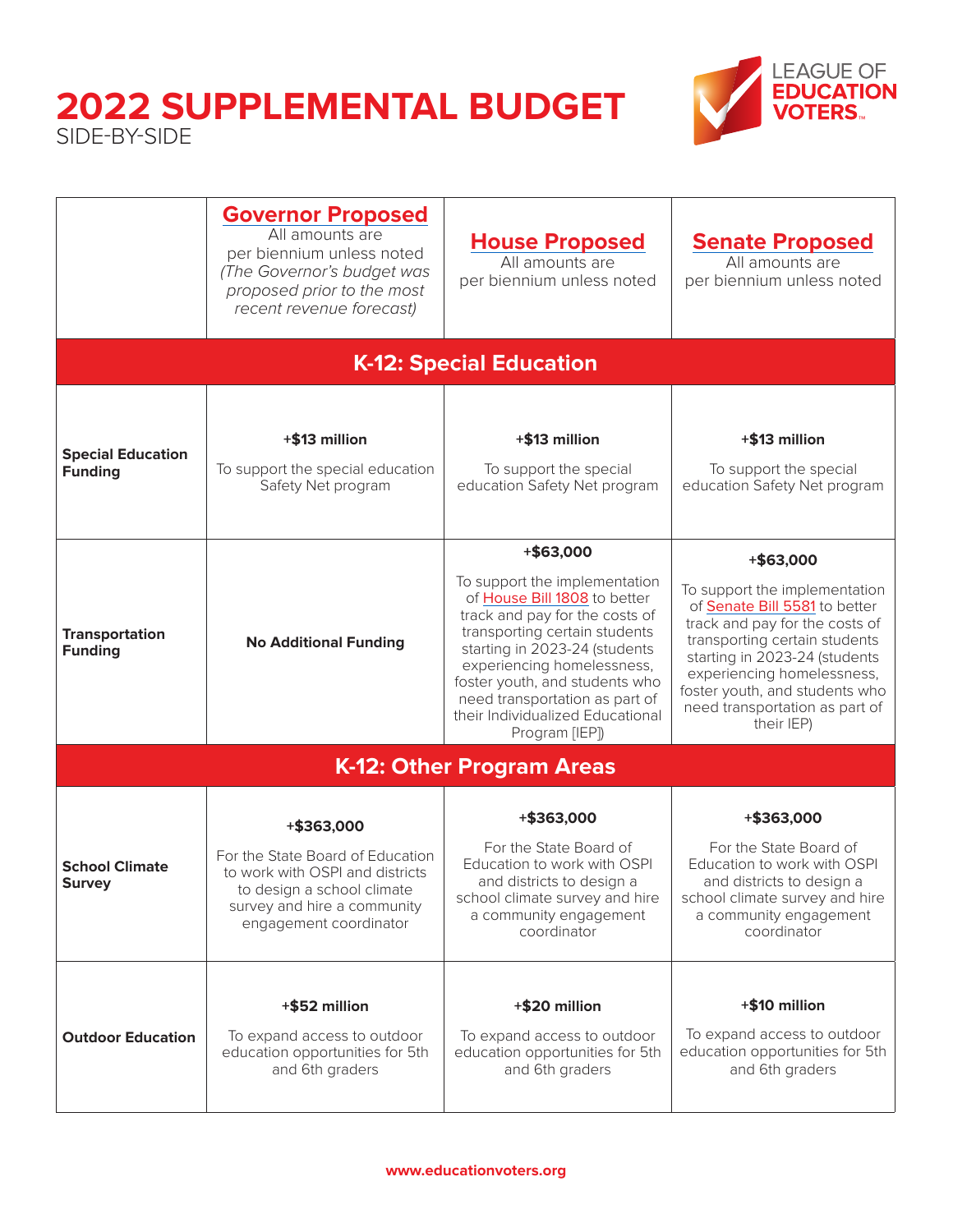

|                                                                                                                                  | <b>Governor Proposed</b><br>All amounts are<br>per biennium unless noted<br>(The Governor's budget was<br>proposed prior to the most<br>recent revenue forecast)      | <b>House Proposed</b><br>All amounts are<br>per biennium unless noted                                                                                                       | <b>Senate Proposed</b><br>All amounts are<br>per biennium unless noted                                                                                                      |
|----------------------------------------------------------------------------------------------------------------------------------|-----------------------------------------------------------------------------------------------------------------------------------------------------------------------|-----------------------------------------------------------------------------------------------------------------------------------------------------------------------------|-----------------------------------------------------------------------------------------------------------------------------------------------------------------------------|
|                                                                                                                                  |                                                                                                                                                                       | K-12: Other Program Areas (continued)                                                                                                                                       |                                                                                                                                                                             |
| <b>Climate Science</b><br><b>Education</b>                                                                                       | +\$2 million<br>To promote teacher development<br>in science and support<br>partnerships with community-<br>based organizations to develop<br>training and curriculum | <b>No Additional Funding</b>                                                                                                                                                | <b>No Additional Funding</b>                                                                                                                                                |
| <b>Non-District Public</b><br><b>Schools</b><br>(Non-district public<br>schools are unable<br>to access local levy<br>resources) | <b>No Additional Funding</b>                                                                                                                                          | +\$6.5 million<br>To enable students attending<br>charter public schools to<br>generate state-funded levy<br>resources for their schools                                    | +\$7 million<br>To enable students attending<br>small charter and tribal<br>compact schools to generate<br>additional funding resources                                     |
| <b>K-12 Staffing Costs</b>                                                                                                       | <b>No Additional Funding</b>                                                                                                                                          | +\$237 million<br>To increase the inflation<br>adjustment for staff salaries<br>and other educational costs in<br>2022-23 and maintain these<br>adjustments in future years | +\$168 million<br>To increase the inflation<br>adjustment for staff salaries<br>and other educational costs in<br>2022-23 and maintain these<br>adjustments in future years |
| <b>Additional</b><br><b>Substitute Days</b>                                                                                      | <b>No Additional Funding</b>                                                                                                                                          | +\$40.4 million<br>For increases in state-funded<br>substitute days for teachers and<br>school support staff                                                                | <b>No Additional Funding</b>                                                                                                                                                |
| <b>Running Start</b>                                                                                                             | <b>No Additional Funding</b>                                                                                                                                          | +\$9.5 million<br>To increase Running Start<br>funding and to account for<br>expected enrollment increases<br>(House Bill 1760)                                             | <b>No Additional Funding</b>                                                                                                                                                |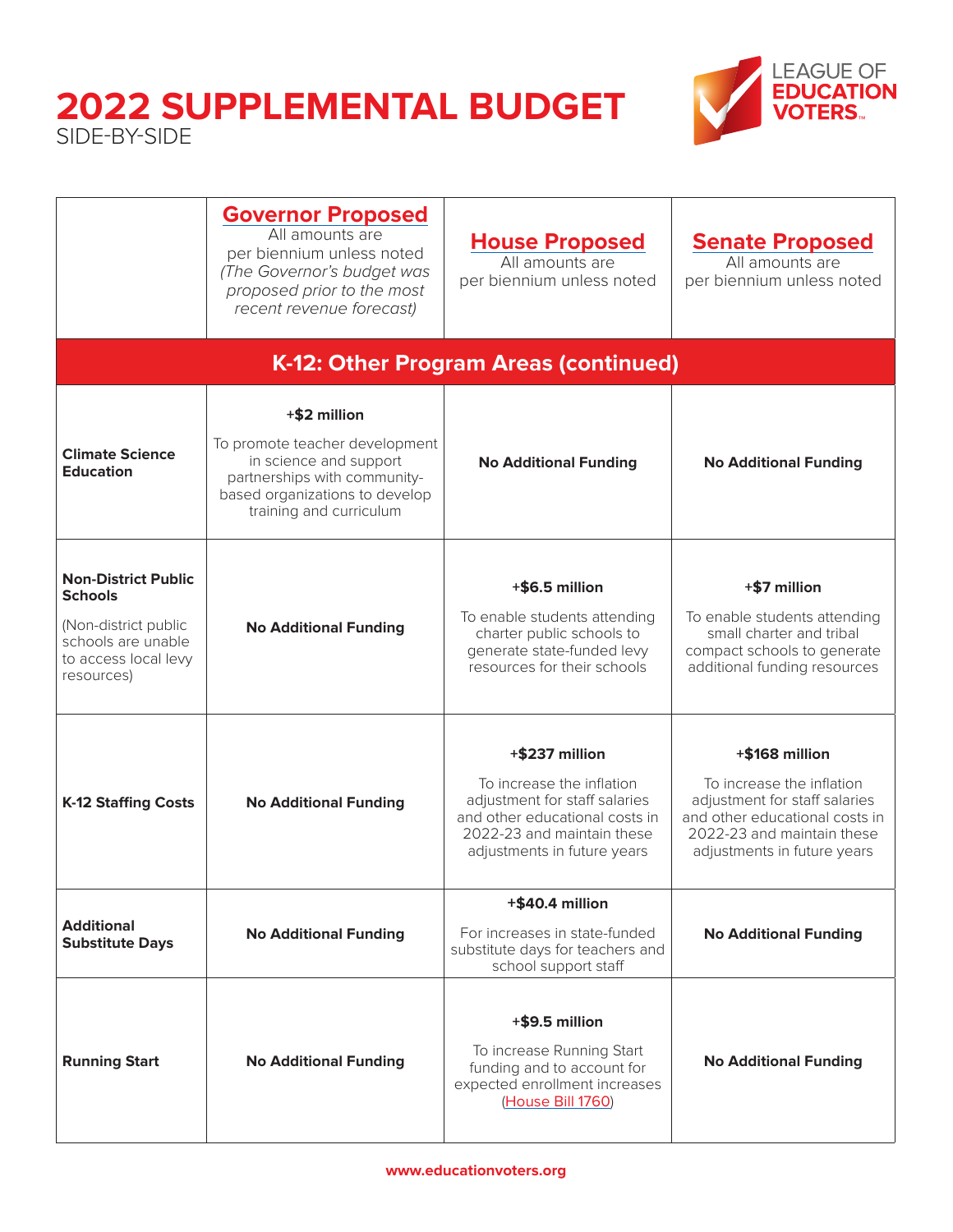

|                                                                                                         | <b>Governor Proposed</b><br>All amounts are<br>per biennium unless noted<br>(The Governor's budget was<br>proposed prior to the most<br>recent revenue forecast)                    | <b>House Proposed</b><br>All amounts are<br>per biennium unless noted                                                                                                    | <b>Senate Proposed</b><br>All amounts are<br>per biennium unless noted                                                                                                                                                                                                                                 |
|---------------------------------------------------------------------------------------------------------|-------------------------------------------------------------------------------------------------------------------------------------------------------------------------------------|--------------------------------------------------------------------------------------------------------------------------------------------------------------------------|--------------------------------------------------------------------------------------------------------------------------------------------------------------------------------------------------------------------------------------------------------------------------------------------------------|
|                                                                                                         |                                                                                                                                                                                     | <b>Higher Education</b>                                                                                                                                                  |                                                                                                                                                                                                                                                                                                        |
| Washington<br><b>College Grant</b><br>Provides financial<br>aid to students who<br>meet income criteria | <b>No Additional Funding</b>                                                                                                                                                        | $+$ \$45.3 million<br>To expand access to and<br>support of the Washington<br>College Grant (House Bill 1659)                                                            | <b>No Additional Funding</b>                                                                                                                                                                                                                                                                           |
| <b>Student Loans</b>                                                                                    | <b>No Additional Funding</b>                                                                                                                                                        | +\$300 million<br>To create a Washington Student<br>Loan Program to issue student<br>loans at a 1% rate for students in<br>financial need (House Bill 1736)              | <b>No Additional Funding</b>                                                                                                                                                                                                                                                                           |
| Postsecondary<br><b>Enrollment</b>                                                                      | +\$16.6 million<br>To support a grant program<br>for regional partnerships<br>aimed at increasing high<br>school graduation rates and<br>postsecondary enrollment and<br>completion | +\$7.9 million<br>To increase student financial<br>aid application completion rates<br>and promote understanding of<br>the Washington College Grant<br>(House Bill 1835) | +\$12 million<br>To increase Washington<br>College Grant awards<br>for apprenticeships and<br>support a grant program<br>for regional partnerships<br>aimed at increasing high<br>school graduation rates and<br>postsecondary enrollment and<br>completion (Senate Bill 5764<br>and Senate Bill 5789) |
| Washington<br>Opportunity<br><b>Scholarship</b>                                                         | $+$ \$7.1 million<br>To match private contributions<br>to the Washington State<br>Opportunity Scholarship Program                                                                   | +\$8.6 million<br>To match private contributions<br>to the Washington State<br>Opportunity Scholarship<br>Program                                                        | +\$8.6 million<br>To match private contributions<br>to the Washington State<br>Opportunity Scholarship<br>Program                                                                                                                                                                                      |